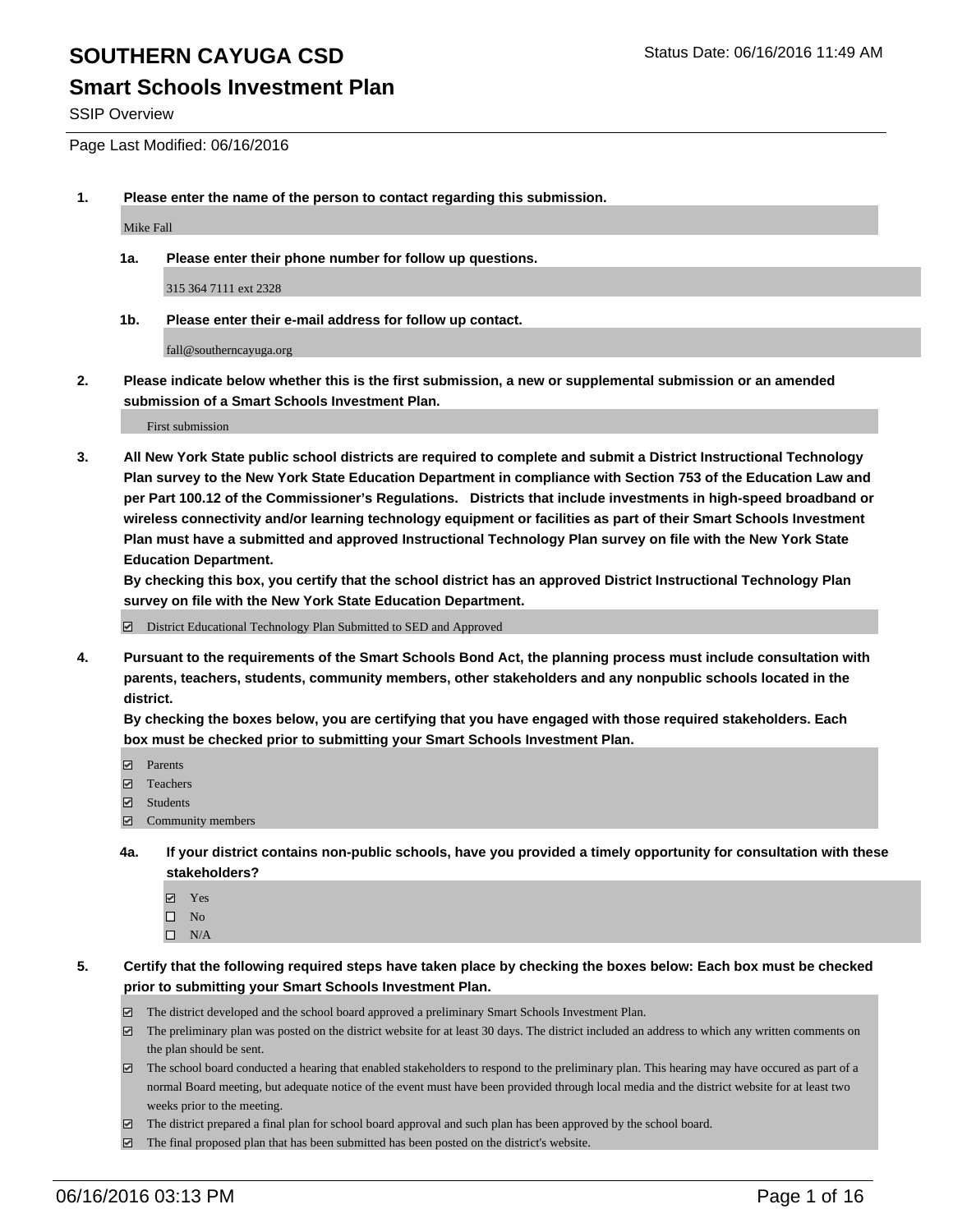## **Smart Schools Investment Plan**

SSIP Overview

Page Last Modified: 06/16/2016

**5a. Please upload the proposed Smart Schools Investment Plan (SSIP) that was posted on the district's website. Note that this should be different than your recently submitted Educational Technology Survey. The Final SSIP, as approved by the School Board, should also be posted on the website and remain there during the course of the projects contained therein.**

Smart Schools Investment Plan (1).pdf Southern Cayuga Strategic Technology Plan.docx SCCS Technology Plan March 2016 .docx

**6. Please enter an estimate of the total number of students and staff that will benefit from this Smart Schools Investment Plan based on the cumulative projects submitted to date.**

695

**7. An LEA/School District may partner with one or more other LEA/School Districts to form a consortium to pool Smart Schools Bond Act funds for a project that meets all other Smart School Bond Act requirements. Each school district participating in the consortium will need to file an approved Smart Schools Investment Plan for the project and submit a signed Memorandum of Understanding that sets forth the details of the consortium including the roles of each respective district.**

 $\Box$  The district plans to participate in a consortium to partner with other school district(s) to implement a Smart Schools project.

**8. Please enter the name and 6-digit SED Code for each LEA/School District participating in the Consortium.**

| Partner LEA/District | <b>ISED BEDS Code</b> |
|----------------------|-----------------------|
| (No Response)        | (No Response)         |

**9. Please upload a signed Memorandum of Understanding with all of the participating Consortium partners.**

(No Response)

**10. Your district's Smart Schools Bond Act Allocation is:**

\$795,165

**11. Enter the budget sub-allocations by category that you are submitting for approval at this time. If you are not budgeting SSBA funds for a category, please enter 0 (zero.) If the value entered is \$0, you will not be required to complete that survey question.**

|                                       | Sub-<br>Allocations |
|---------------------------------------|---------------------|
| <b>School Connectivity</b>            | 10,800              |
| Connectivity Projects for Communities | 0                   |
| <b>Classroom Technology</b>           | 205,823             |
| Pre-Kindergarten Classrooms           | 0                   |
| Replace Transportable Classrooms      | 0                   |
| High-Tech Security Features           | 0                   |
| <b>Totals:</b>                        | 216,623.00          |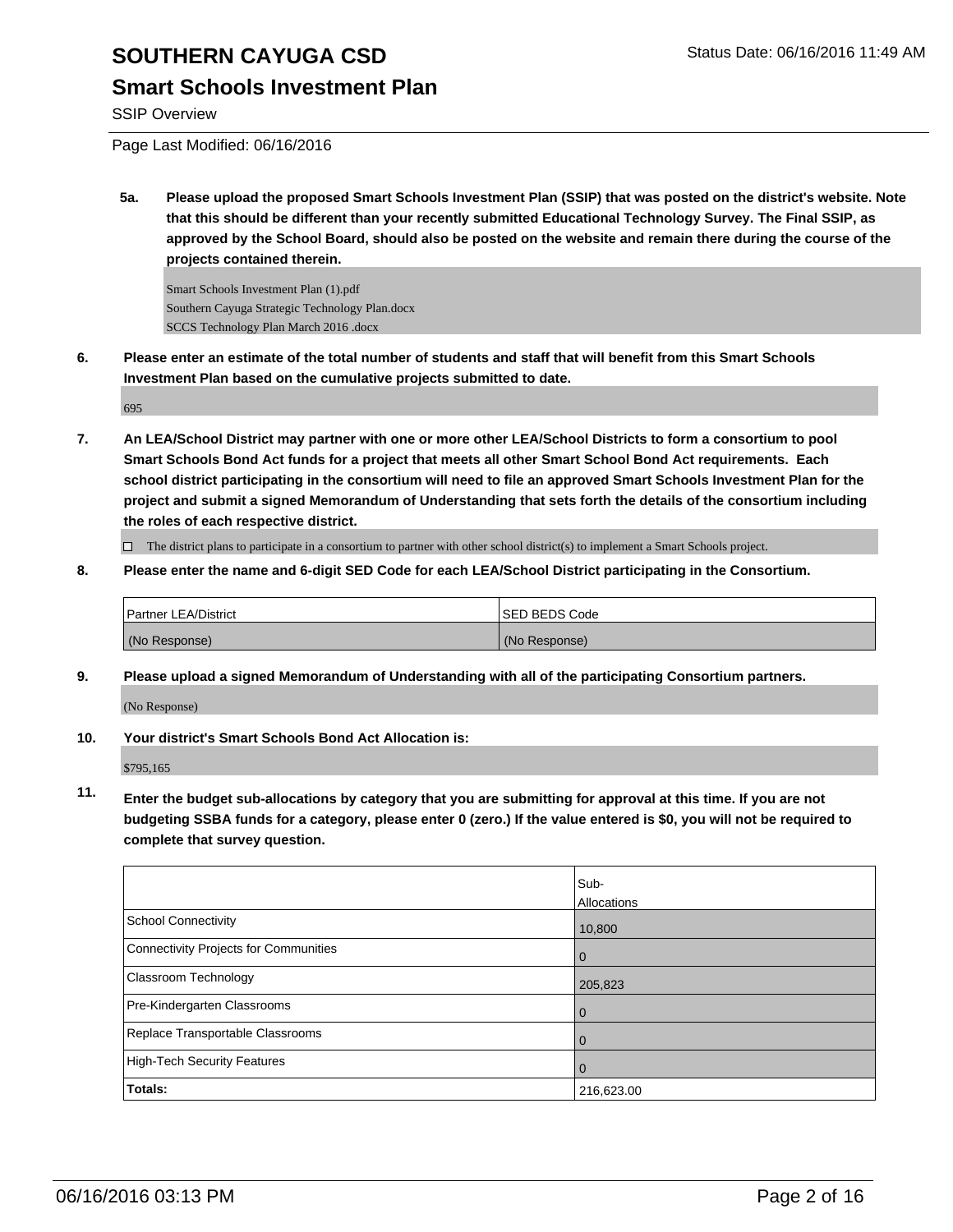### **Smart Schools Investment Plan**

School Connectivity

Page Last Modified: 06/16/2016

- **1. In order for students and faculty to receive the maximum benefit from the technology made available under the Smart Schools Bond Act, their school buildings must possess sufficient connectivity infrastructure to ensure that devices can be used during the school day. Smart Schools Investment Plans must demonstrate that:**
	- **sufficient infrastructure that meets the Federal Communications Commission's 100 Mbps per 1,000 students standard currently exists in the buildings where new devices will be deployed, or**
	- **is a planned use of a portion of Smart Schools Bond Act funds, or**
	- **is under development through another funding source.**

**Smart Schools Bond Act funds used for technology infrastructure or classroom technology investments must increase the number of school buildings that meet or exceed the minimum speed standard of 100 Mbps per 1,000 students and staff within 12 months. This standard may be met on either a contracted 24/7 firm service or a "burstable" capability. If the standard is met under the burstable criteria, it must be:**

**1. Specifically codified in a service contract with a provider, and**

**2. Guaranteed to be available to all students and devices as needed, particularly during periods of high demand, such as computer-based testing (CBT) periods.**

**Please describe how your district already meets or is planning to meet this standard within 12 months of plan submission.**

SCCS currently has inbound capacity to meet and exceed the baseline standard set forth by the Federal Communications Commission. Improved wireless capacity will further extend the inbound bandwidth to each and every classroom.

- **1a. If a district believes that it will be impossible to meet this standard within 12 months, it may apply for a waiver of this requirement, as described on the Smart Schools website. The waiver must be filed and approved by SED prior to submitting this survey.**
	- $\Box$  By checking this box, you are certifying that the school district has an approved waiver of this requirement on file with the New York State Education Department.

#### **2. Connectivity Speed Calculator (Required)**

|                         | l Number of<br><b>Students</b> | Multiply by<br>100 Kbps | Divide by 1000 Current Speed<br>lto Convert to<br>Reauired<br>Speed in Mb | lin Mb | Expected<br>Speed to be<br>Attained Within   Required<br>12 Months | <b>Expected Date</b><br>When<br>Speed Will be<br>Met |
|-------------------------|--------------------------------|-------------------------|---------------------------------------------------------------------------|--------|--------------------------------------------------------------------|------------------------------------------------------|
|                         |                                |                         |                                                                           |        |                                                                    |                                                      |
| <b>Calculated Speed</b> | 695                            | 69.500                  | 69.5                                                                      | 100    | 100                                                                | 01/01/2016                                           |

#### **3. Briefly describe how you intend to use Smart Schools Bond Act funds for high-speed broadband and/or wireless connectivity projects in school buildings.**

SCCS will be using SSBA funds to replace existing wireless access points. New access points will allow a greater number of devices to utilize the districts broadband connection. Existing Cat6 cabling will facilitate PoE switch connections.

**4. Briefly describe the linkage between the district's District Instructional Technology Plan and the proposed projects. (There should be a link between your response to this question and your response to Question 1 in Part E. Curriculum and Instruction "What are the district's plans to use digital connectivity and technology to improve teaching and learning?)**

Improved wireless access capacity will further bolster connectivity to all classrooms in support of a campus wide 1:1 initiative already underway. The benefits of 1:1 initiatives in the district have yielded immediate results. Inside the classroom, students are provided with a Chromebook laptop to carry out curriculum tasks disseminated by their instructor electronically. Oftentimes students are immediately engaged in that day's objective with minimal instructor direction. The teacher is able to maximize his or her time developing lessons, challenges, and homework assignments available anytime/anywhere in the Google cloud.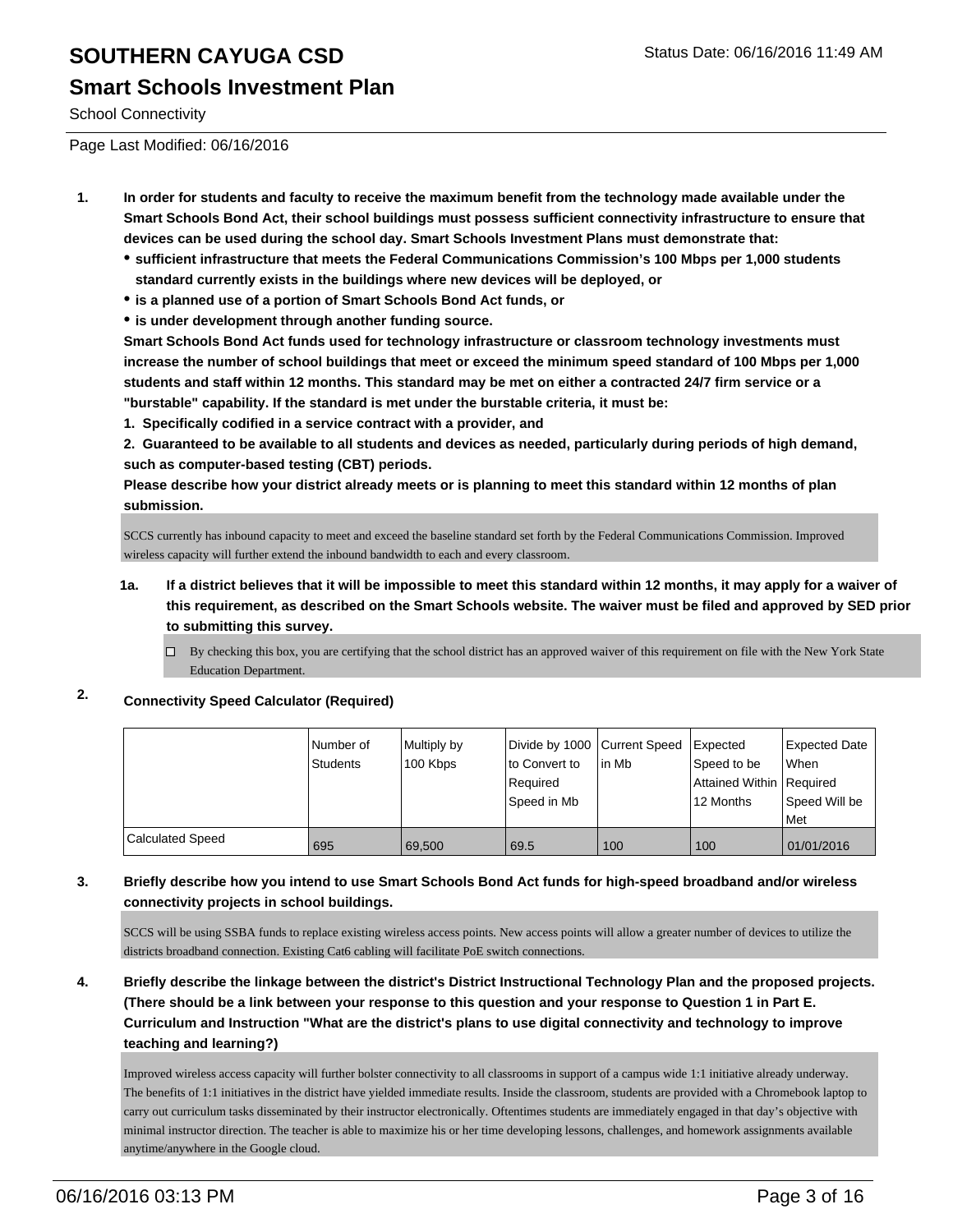### **Smart Schools Investment Plan**

School Connectivity

Page Last Modified: 06/16/2016

**5. If the district wishes to have students and staff access the Internet from wireless devices within the school building, or in close proximity to it, it must first ensure that it has a robust Wi-Fi network in place that has sufficient bandwidth to meet user demand.**

**Please describe how you have quantified this demand and how you plan to meet this demand.**

SCCS has aligned their wireless infrastructure with Meraki cloud controller services. The service includes the ability to extract coverage as well as throughput thresholds. The statistics are reviewed in their entirety or on an ad hoc basis, using a GPS based Access point locater with heat maps that provide a visible coverage radius.

**6. As indicated on Page 5 of the guidance, the Office of Facilities Planning will have to conduct a preliminary review of all capital projects, including connectivity projects.**

| <b>Project Number</b> |  |
|-----------------------|--|
| $ 0-007-BA1$          |  |

**7. Certain high-tech security and connectivity infrastructure projects may be eligible for an expedited review process as determined by the Office of Facilities Planning.**

**Was your project deemed eligible for streamlined review?**

Yes

**7a. Districts that choose the Streamlined Review Process will be required to certify that they have reviewed all installations with their licensed architect or engineer of record and provide that person's name and license number.**

**The licensed professional must review the products and proposed method of installation prior to implementation and review the work during and after completion in order to affirm that the work was code-compliant, if requested.**

 $\boxtimes$  I certify that I have reviewed all installations with a licensed architect or engineer of record.

**8. Include the name and license number of the architect or engineer of record.**

| Name           | License Number |
|----------------|----------------|
| Jason Benedict | 312111         |

**9. If you are submitting an allocation for School Connectivity complete this table. Note that the calculated Total at the bottom of the table must equal the Total allocation for this category that you entered in the SSIP Overview overall budget.**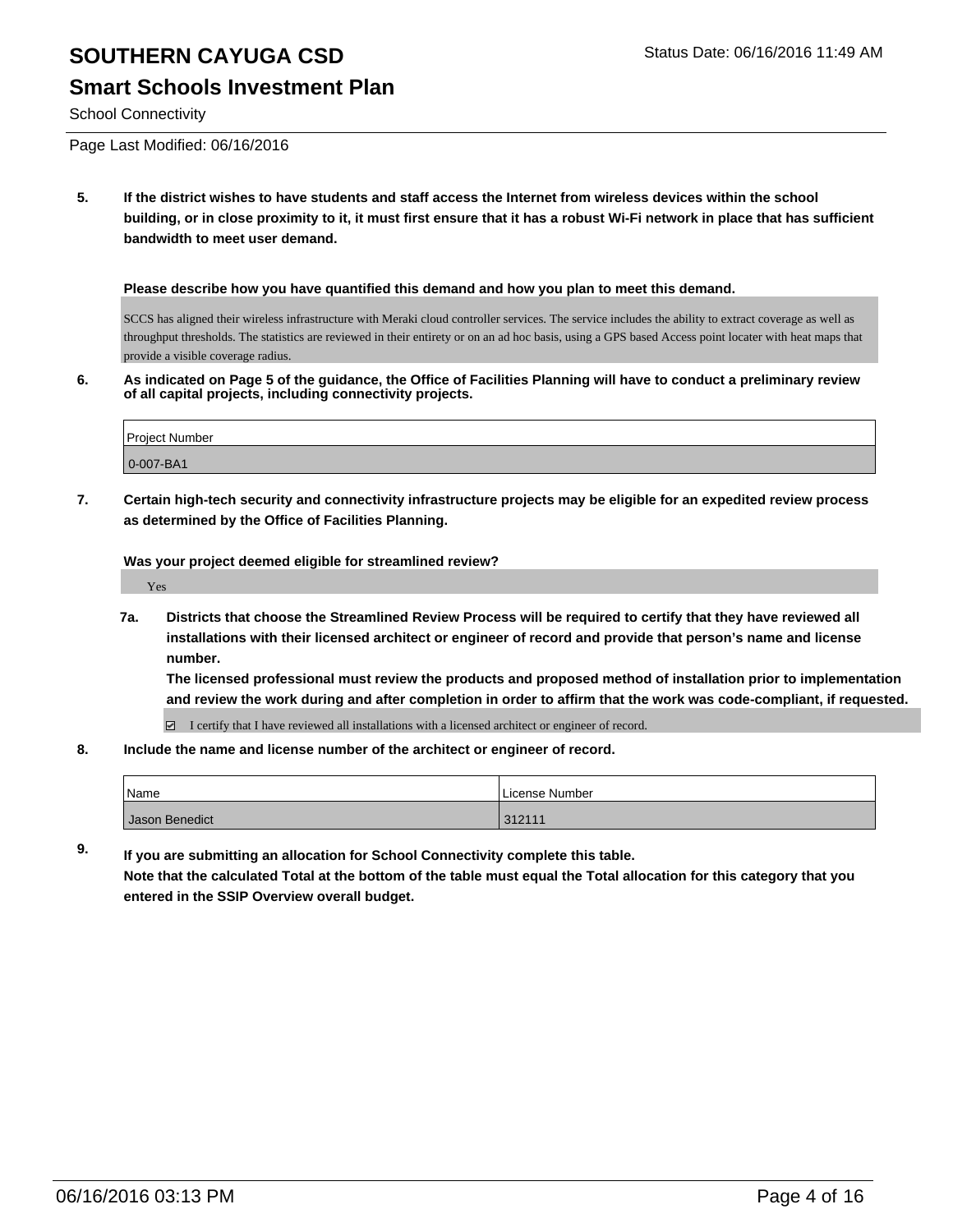## **Smart Schools Investment Plan**

School Connectivity

Page Last Modified: 06/16/2016

|                                            | Sub-              |
|--------------------------------------------|-------------------|
|                                            | <b>Allocation</b> |
| Network/Access Costs                       | 10,800            |
| <b>Outside Plant Costs</b>                 | (No Response)     |
| School Internal Connections and Components | (No Response)     |
| <b>Professional Services</b>               | (No Response)     |
| Testing                                    | (No Response)     |
| <b>Other Upfront Costs</b>                 | (No Response)     |
| <b>Other Costs</b>                         | (No Response)     |
| Totals:                                    | 10,800.00         |

| Select the allowable expenditure | Item to be purchased      | Quantity | Cost per Item | <b>Total Cost</b> |
|----------------------------------|---------------------------|----------|---------------|-------------------|
| type.                            |                           |          |               |                   |
| Repeat to add another item under |                           |          |               |                   |
| each type.                       |                           |          |               |                   |
| Network/Access Costs             | Meraki MR32 Access Point  | 16       | 550           | 8.800             |
| Network/Access Costs             | Meraki MR 72 Access Point |          | 1.000         | 2,000             |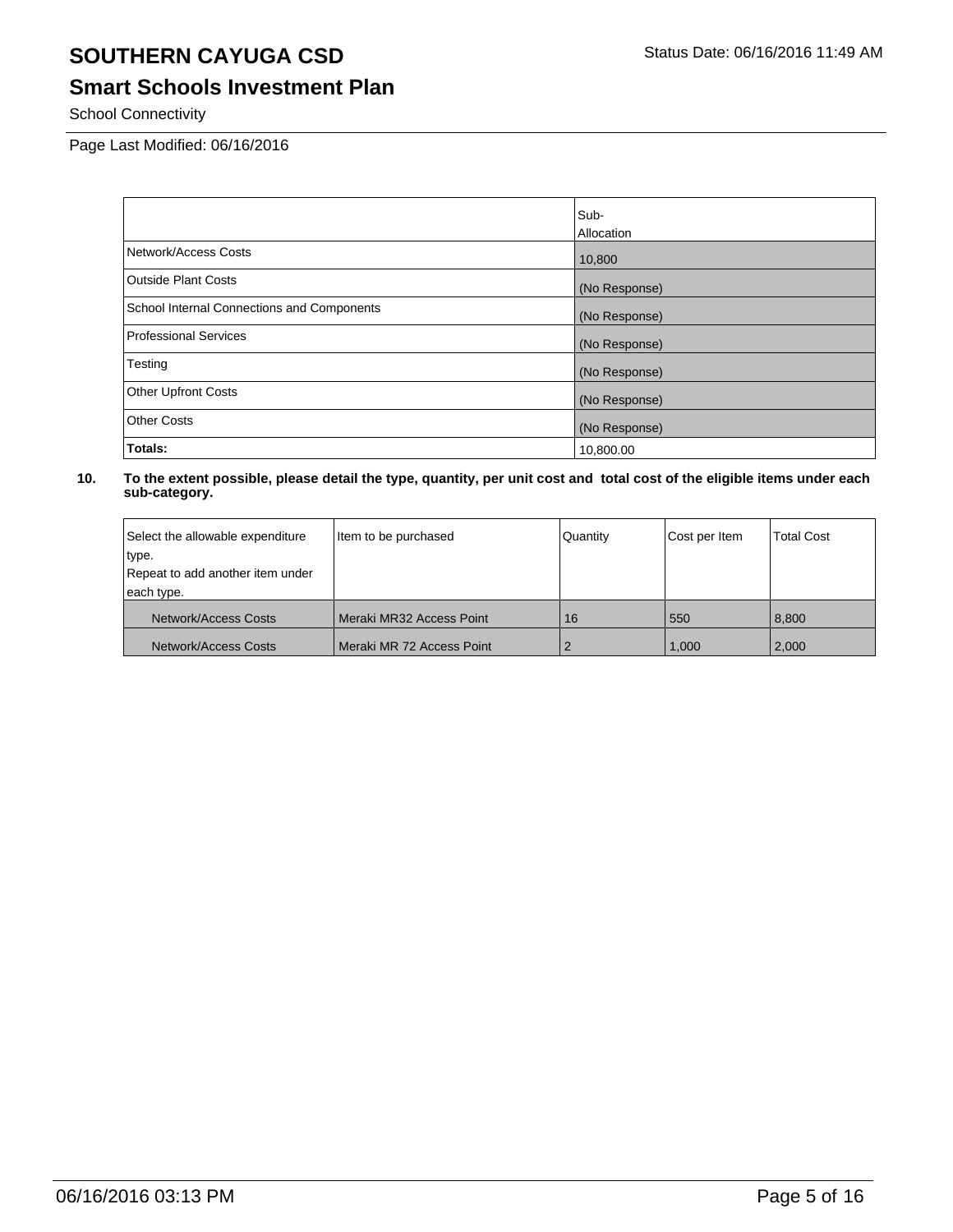#### **Smart Schools Investment Plan**

Community Connectivity (Broadband and Wireless)

Page Last Modified: 06/16/2016

**1. Briefly describe how you intend to use Smart Schools Bond Act funds for high-speed broadband and/or wireless connectivity projects in the community.**

(No Response)

**2. Please describe how the proposed project(s) will promote student achievement and increase student and/or staff access to the Internet in a manner that enhances student learning and/or instruction outside of the school day and/or school building.**

(No Response)

**3. Community connectivity projects must comply with all the necessary local building codes and regulations (building and related permits are not required prior to plan submission).**

 $\Box$  I certify that we will comply with all the necessary local building codes and regulations.

**4. Please describe the physical location of the proposed investment.**

(No Response)

**5. Please provide the initial list of partners participating in the Community Connectivity Broadband Project, along with their Federal Tax Identification (Employer Identification) number.**

| Project Partners | l Federal ID # |
|------------------|----------------|
| (No Response)    | (No Response)  |

**6. If you are submitting an allocation for Community Connectivity, complete this table. Note that the calculated Total at the bottom of the table must equal the Total allocation for this category that you**

**entered in the SSIP Overview overall budget.**

|                             | Sub-Allocation |
|-----------------------------|----------------|
| Network/Access Costs        | (No Response)  |
| Outside Plant Costs         | (No Response)  |
| <b>Tower Costs</b>          | (No Response)  |
| Customer Premises Equipment | (No Response)  |
| Professional Services       | (No Response)  |
| Testing                     | (No Response)  |
| <b>Other Upfront Costs</b>  | (No Response)  |
| Other Costs                 | (No Response)  |
| Totals:                     |                |

| Select the allowable expenditure | Item to be purchased | Quantity      | Cost per Item | <b>Total Cost</b> |
|----------------------------------|----------------------|---------------|---------------|-------------------|
| type.                            |                      |               |               |                   |
| Repeat to add another item under |                      |               |               |                   |
| each type.                       |                      |               |               |                   |
| (No Response)                    | (No Response)        | (No Response) | (No Response) | (No Response)     |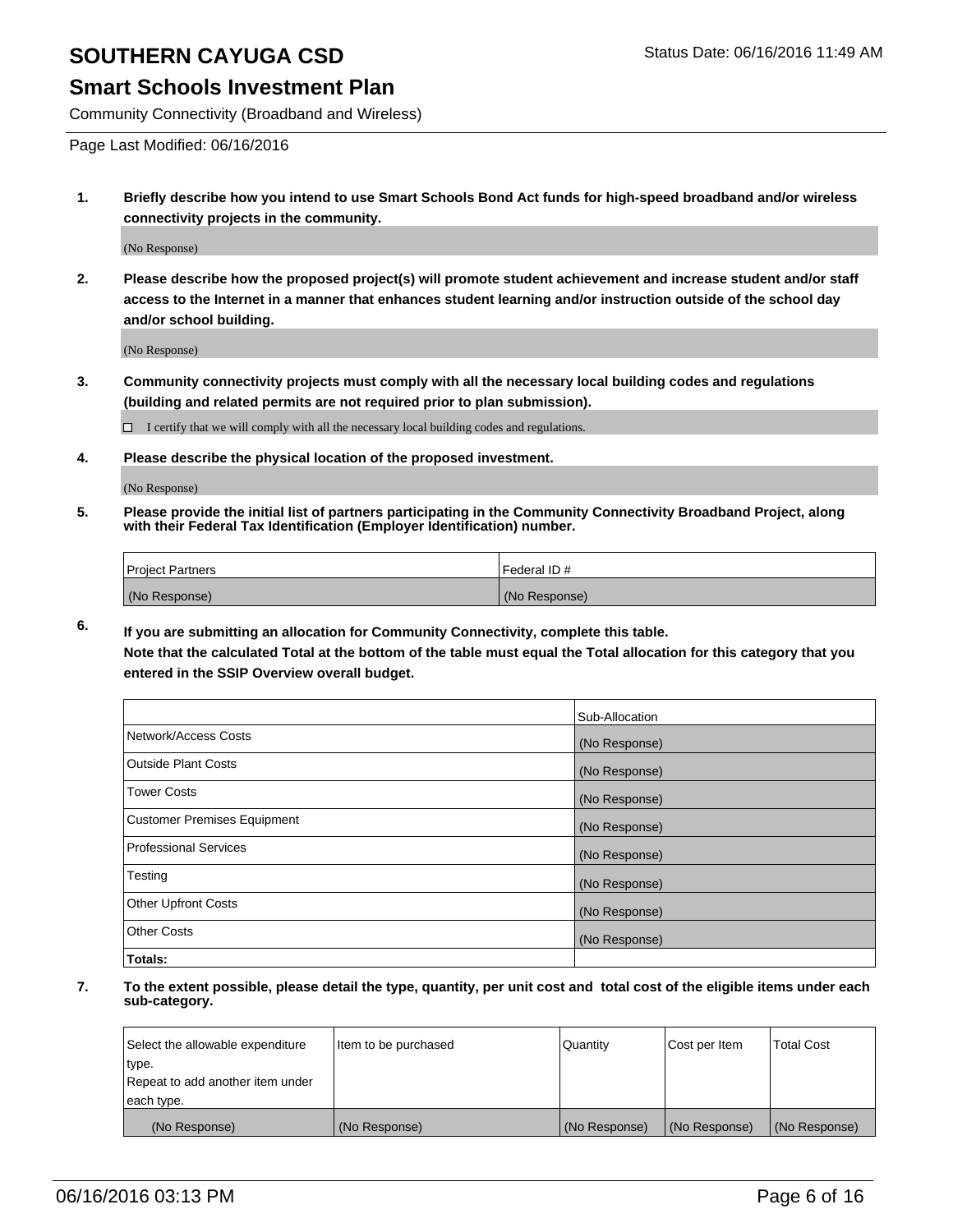#### **Smart Schools Investment Plan**

Classroom Learning Technology

Page Last Modified: 06/16/2016

**1. In order for students and faculty to receive the maximum benefit from the technology made available under the Smart Schools Bond Act, their school buildings must possess sufficient connectivity infrastructure to ensure that devices can be used during the school day. Smart Schools Investment Plans must demonstrate that sufficient infrastructure that meets the Federal Communications Commission's 100 Mbps per 1,000 students standard currently exists in the buildings where new devices will be deployed, or is a planned use of a portion of Smart Schools Bond Act funds, or is under development through another funding source.**

**Smart Schools Bond Act funds used for technology infrastructure or classroom technology investments must increase the number of school buildings that meet or exceed the minimum speed standard of 100 Mbps per 1,000 students and staff within 12 months. This standard may be met on either a contracted 24/7 firm service or a "burstable" capability. If the standard is met under the burstable criteria, it must be:**

**1. Specifically codified in a service contract with a provider, and**

**2. Guaranteed to be available to all students and devices as needed, particularly during periods of high demand, such as computer-based testing (CBT) periods.**

**Please describe how your district already meets or is planning to meet this standard within 12 months of plan submission.**

SCCS currently subscribes to 100Mbps thereby exceeding the baseline Federal Communications Commission standards by 50Mbps. No waiver needed.

- **1a. If a district believes that it will be impossible to meet this standard within 12 months, it may apply for a waiver of this requirement, as described on the Smart Schools website. The waiver must be filed and approved by SED prior to submitting this survey.**
	- $\Box$  By checking this box, you are certifying that the school district has an approved waiver of this requirement on file with the New York State Education Department.

#### **2. Connectivity Speed Calculator (Required)**

|                  | Number of<br><b>Students</b> | Multiply by<br>100 Kbps | Divide by 1000 Current Speed<br>Ito Convert to<br>Required<br>Speed in Mb | lin Mb | Expected<br>Speed to be<br>Attained Within Required<br>12 Months | Expected Date<br><b>When</b><br>Speed Will be<br>l Met |
|------------------|------------------------------|-------------------------|---------------------------------------------------------------------------|--------|------------------------------------------------------------------|--------------------------------------------------------|
| Calculated Speed | 695                          | 69.500                  | 69.5                                                                      | 100    | 100                                                              | Current                                                |

**3. If the district wishes to have students and staff access the Internet from wireless devices within the school building, or in close proximity to it, it must first ensure that it has a robust Wi-Fi network in place that has sufficient bandwidth to meet user demand.**

**Please describe how you have quantified this demand and how you plan to meet this demand.**

SCCS has aligned their wireless infrastructure with Meraki cloud-based controller services. The service includes the ability to extract data to determine coverage as well as throughput thresholds. Performance monitoring is provided using a GPS based Access point locater with heat maps that provide a visible coverage radius. Real-time statistical reporting is available by access point or the wireless network as a whole. Additionally, District IT personnel work with Meraki engineers, on an ongoing basis, to ensure maximum coverage and capacity remain optimal.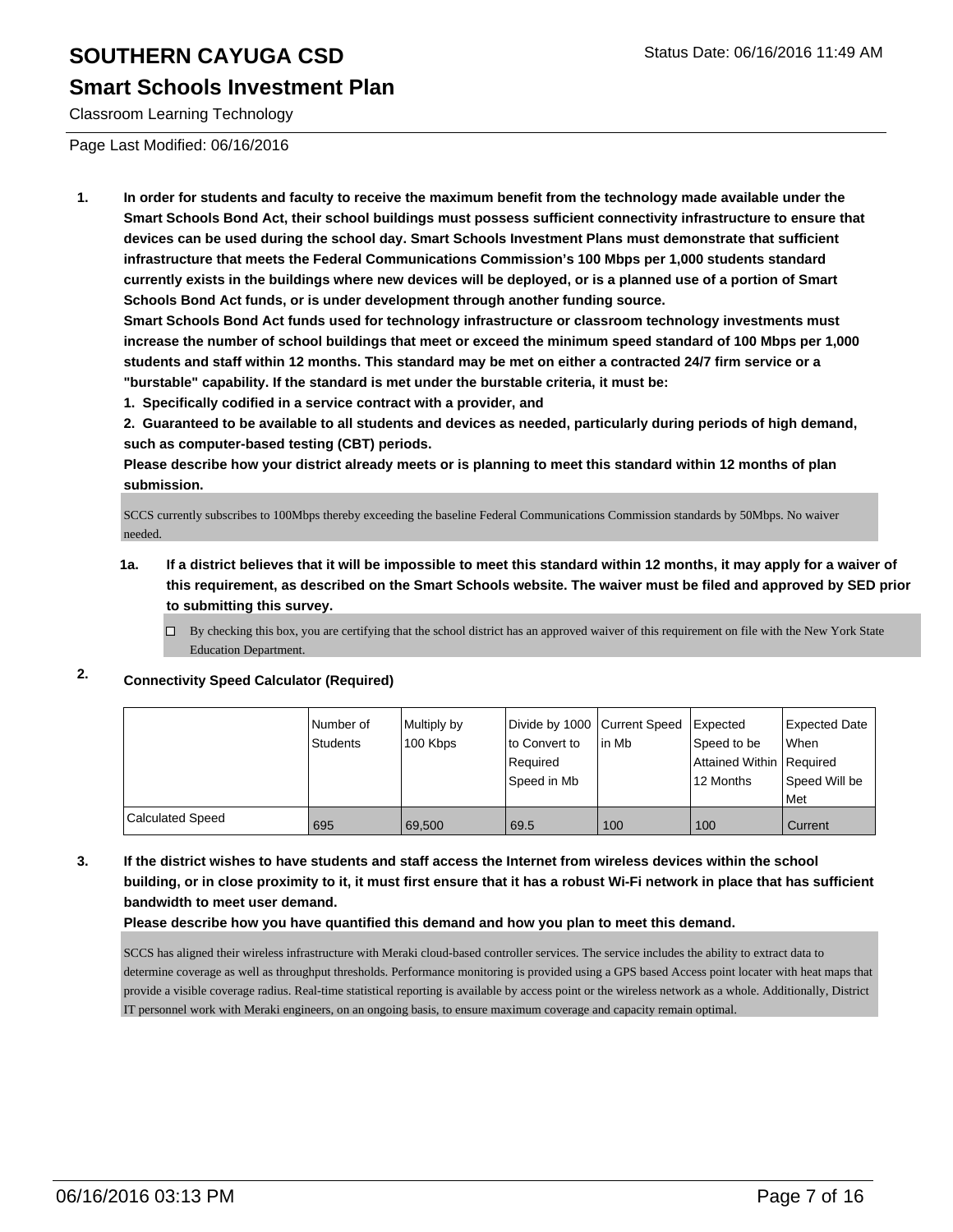### **Smart Schools Investment Plan**

Classroom Learning Technology

Page Last Modified: 06/16/2016

**4. All New York State public school districts are required to complete and submit an Instructional Technology Plan survey to the New York State Education Department in compliance with Section 753 of the Education Law and per Part 100.12 of the Commissioner's Regulations.**

**Districts that include educational technology purchases as part of their Smart Schools Investment Plan must have a submitted and approved Instructional Technology Plan survey on file with the New York State Education Department.**

- By checking this box, you are certifying that the school district has an approved Instructional Technology Plan survey on file with the New York State Education Department.
- **5. Describe the devices you intend to purchase and their compatibility with existing or planned platforms or systems. Specifically address the adequacy of each facility's electrical, HVAC and other infrastructure necessary to install and support the operation of the planned technology.**

SCCS is proposing the purchase of Interactive projectors (aka Interactive whiteboards) as part of a projector replacement project that is currently underway. The proposed projectors are the same projectors used today as part of the SCCS technology refresh plan.

Google for Education infrastructure has been operational since the beginning of school year 2015-16. The purchase of Chromebooks will immediately integrate with existing GAFE platform initiatives.

#### **SCCS Clarification**

 The Southern Cayuga Central School District has taken proactive steps to bolster the available power within the District power grid. Increased capacity for load has been achieved through internal lighting upgrades as well as the addition of renewable energy sources. More specifically District lighting has been replaced with energy efficient LED lighting. Solar panels have been installed that produce ~8.5 Kilowatts of power during peak generation that is fed directly to the District power grid. The lighting upgrades alone more than cover the necessary power to accommodate additional chromebooks in every classroom.

The chromebooks are HP Chromebook G4's with 4GB of DDR3L-1600 SDRAM and 16GB of onboard eMMC2 storage.

The requested iPads are iPad Air 2's with 16GB of onboard storage with Wi-Fi capability.

All other devices are accessories for charging both the chromebooks and iPads. The Epson 595Wi is the Brightlink series that offers interaction with four touchpoints, projects video, works with Apple TV, and supports WiDi connections from Teacher laptops.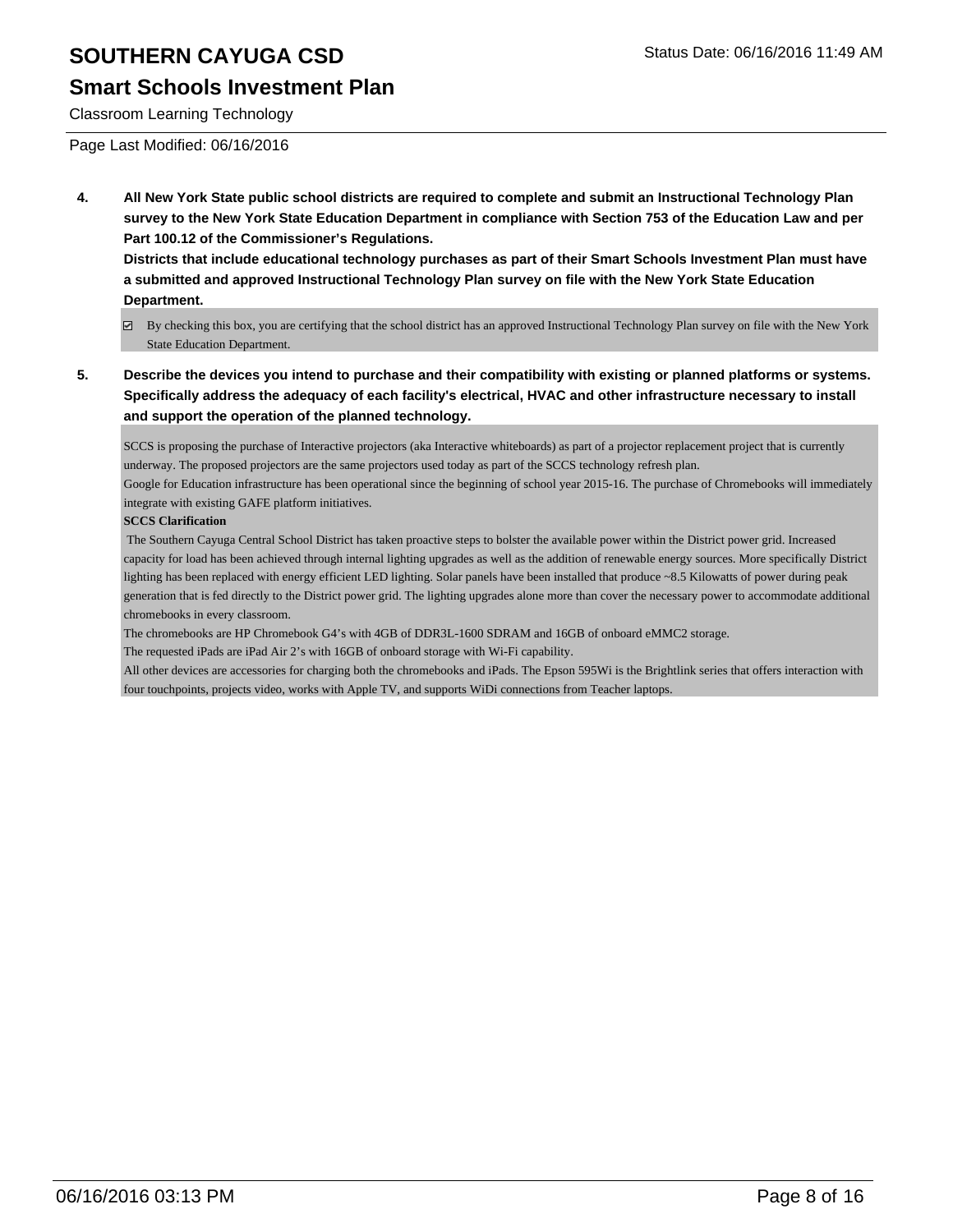## **Smart Schools Investment Plan**

Classroom Learning Technology

Page Last Modified: 06/16/2016

- **6. Describe how the proposed technology purchases will:**
	- **> enhance differentiated instruction;**
	- **> expand student learning inside and outside the classroom;**
	- **> benefit students with disabilities and English language learners; and**
	- **> contribute to the reduction of other learning gaps that have been identified within the district.**

**The expectation is that districts will place a priority on addressing the needs of students who struggle to succeed in a rigorous curriculum. Responses in this section should specifically address this concern and align with the district's Instructional Technology Plan (in particular Question 2 of E. Curriculum and Instruction: "Does the district's instructional technology plan address the needs of students with disabilities to ensure equitable access to instruction, materials and assessments?" and Question 3 of the same section: "Does the district's instructional technology plan address the provision of assistive technology specifically for students with disabilities to ensure access to and participation in the general curriculum?"**

A Chromebook environment, coupled with an interactive surface, allows teachers to monitor the group as a whole when required while allowing individual groups to fulfill curriculum directives on their own. This approach promotes independent and group learning simultaneously. The benefits of 1:1 initiatives in the district have yielded immediate results. Inside the classroom, students are provided with a Chromebook laptop to carry out curriculum tasks disseminated by their instructor electronically. Oftentimes students are immediately engaged in that day's objective with minimal instructor direction. The teacher is able to maximize his or her time developing lessons, challenges, and homework assignments available anytime/anywhere in the Google cloud.

In the second phase of the district, 1:1 initiative students will be allowed to bring a Chromebook home to continue their studies and homework assignments. Chromebooks contain onboard storage that allows students to reach their objectives in the absence of broadband connectivity. Chromebooks have a number of accessibility features built in to the Chrome OS. These tools allow for a number of tactile options as well as auditory enhancements to accommodate students with disabilities and those that are English language learners.

District technical personnel are currently evaluating the ability to utilize Bluetooth microphones, along with Google translate, to provide language learners with real-time language conversion as the teacher is speaking.

By leveraging, a number of monitoring tools that work in conjunction with Google for Education the teacher has the ability to access any number of live dashboard streams that provide information related to activities for any individual student. As the teacher moves through a daily learning plan, they are provided with statistics to determine which students, if any, are struggling with a particular concept. This information is gathered through group monitoring tools along with snapshot quizzes to ensure all students have an understanding of the topic at hand. These tools also allow for anonymous communication between student and teacher providing a conduit to ask questions otherwise unspoken.

#### **7. Where appropriate, briefly describe how the proposed technology purchases will enhance ongoing communication with parents and other stakeholders and help the district facilitate technology-based regional partnerships, including distance learning and other efforts.**

The technology roadmap for SCCS leverages technology that facilitates an all-inclusive environment that includes anyone with a vested interest. Teachers, students, parents, administrators, and other district stakeholders benefit from digitized content previously distributed manually. While the foundation for this technology is currently in place, this phase of the Smart Schools Investment Plan provides access to a greater number of students and classrooms. Parents have a pathway to gain access to their student's lessons on the very day that lesson is delivered. Teachers have the ability to communicate with parents through classroom technology via e-mail as well as a number of parent portals. Additionally, parents are provided access to their students Google classroom account to review homework and review teacher comments where applicable. (Applies to Teachers using Google Classroom or equivalent)

Interactive projection systems proposed in the Instructional Technology Plan have the inherent ability to record a class, provide distance learning, and multicast to multiple classrooms or the entire school. The technology lends itself to regional district partnerships providing aggregate resources to streamline the delivery of education to any or all instructional spaces.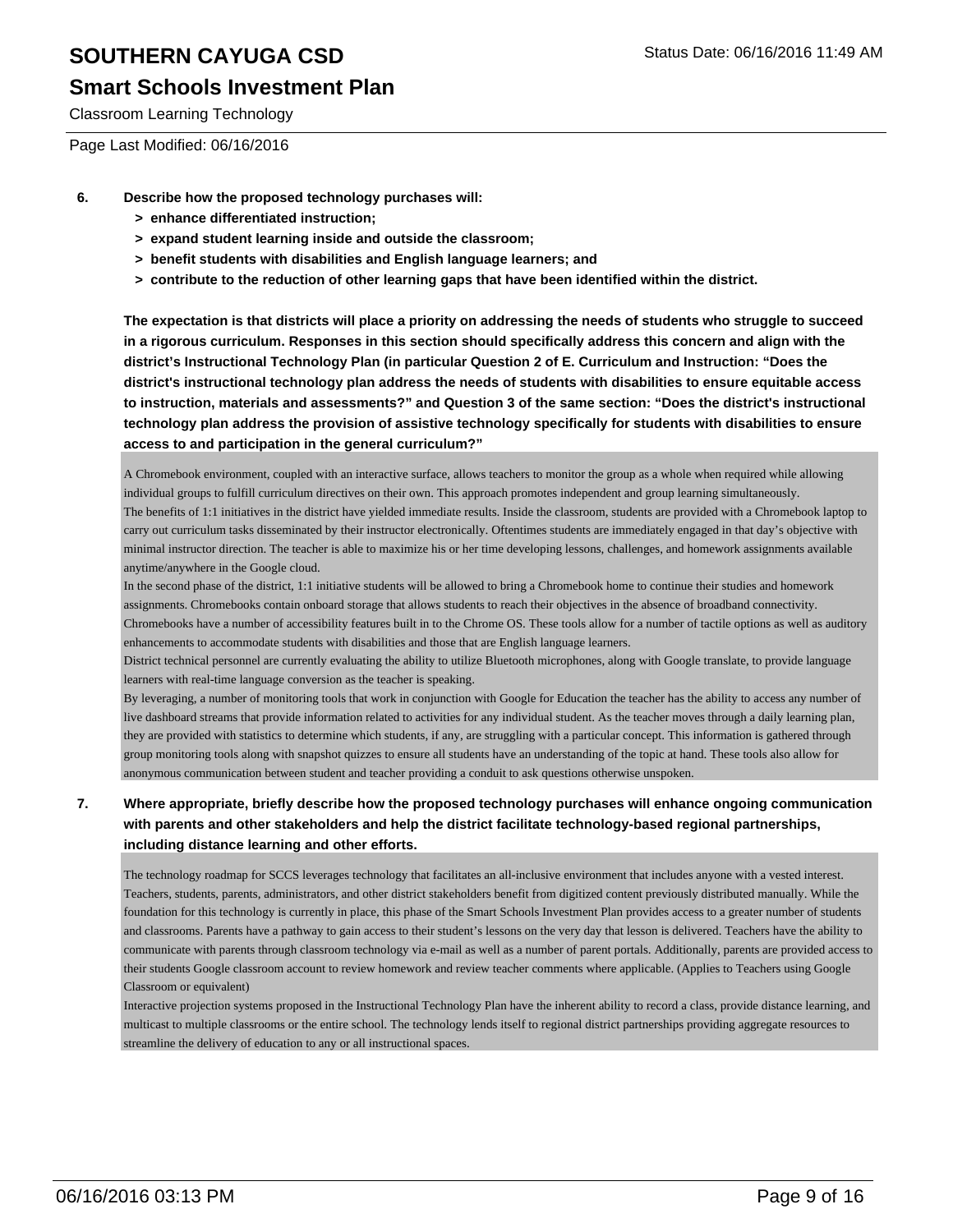#### **Smart Schools Investment Plan**

Classroom Learning Technology

Page Last Modified: 06/16/2016

**8. Describe the district's plan to provide professional development to ensure that administrators, teachers and staff can employ the technology purchased to enhance instruction successfully.**

**Note: This response should be aligned and expanded upon in accordance with your district's response to Question 1 of F. Professional Development of your Instructional Technology Plan: "Please provide a summary of professional development offered to teachers and staff, for the time period covered by this plan, to support technology to enhance teaching and learning. Please include topics, audience and method of delivery within your summary."**

SCCS recognizes the importance of Professional Development. Furthermore, the implementation of technology must go hand in hand with Professional Development. With that, SCCS has redirected a full-time resource to assist teachers K-12 with technology integration. This technology integrator is tasked with a number of roles with a primary focus on the available technology in the classroom. The district will provide the following delivery model based on the direction of technology and the path the district has adopted in conjunction with the district's technology roadmap.

- 1. Opportunities for training through the CO BOCES, OCMRIC, and private training vendors (Offered throughout the school year)
- Classroom specific technology workshops presented by the technology integrator (Or other technical resources) during conference days, faculty 2. meetings, afterschool, and summer.
- 3. Customized "In Classroom" training to streamline the use of technology with a close tie to curriculum objectives (Offered to K-12 faculty throughout the year) (Targeted scheduling for K-12 staff)
- 4. Continued training and reinforcement of Project Based Learning skills provided to all K-12 faculty. (Provided by OCM BOCES bi-annually)
- 5. Training and reinforcement of the Flipped Classroom model provided to all K-12 faculty(Provided by OCMBOCES bi-annually)
- 6. Online vendor training videos related to corresponding technology present in the classroom. (Available at all times to K-12 faculty)
- 7. Training in the form of in-house created videos for specific topics available through a teacher portal(Used to train or as an ad-hoc reteach)

Specific training initiatives in conjunction with technology implementation. Available training, based on today's technology, includes the following:

- 1. Google Classroom
- 2. Google Drive
- 3. Google Docs, Sheets, and Slides
- 4. Chromebook classroom management
- 5. Robotics and STEM related training
- 6. Epson 595wi connectivity training for WiDi, Lan, HDMI, VGA, and Apple TV where applicable
- 7. Epson 595wi interactive features and broadcasting options
- 8. iPad training where needed
- **9. Districts must contact the SUNY/CUNY teacher preparation program that supplies the largest number of the district's new teachers to request advice on innovative uses and best practices at the intersection of pedagogy and educational technology.**
	- By checking this box, you certify that you have contacted the SUNY/CUNY teacher preparation program that supplies the largest number of your new teachers to request advice on these issues.
- **10. A district whose Smart Schools Investment Plan proposes the purchase of technology devices and other hardware must account for nonpublic schools in the district.**

**Are there nonpublic schools within your school district?**

Yes

 $\square$  No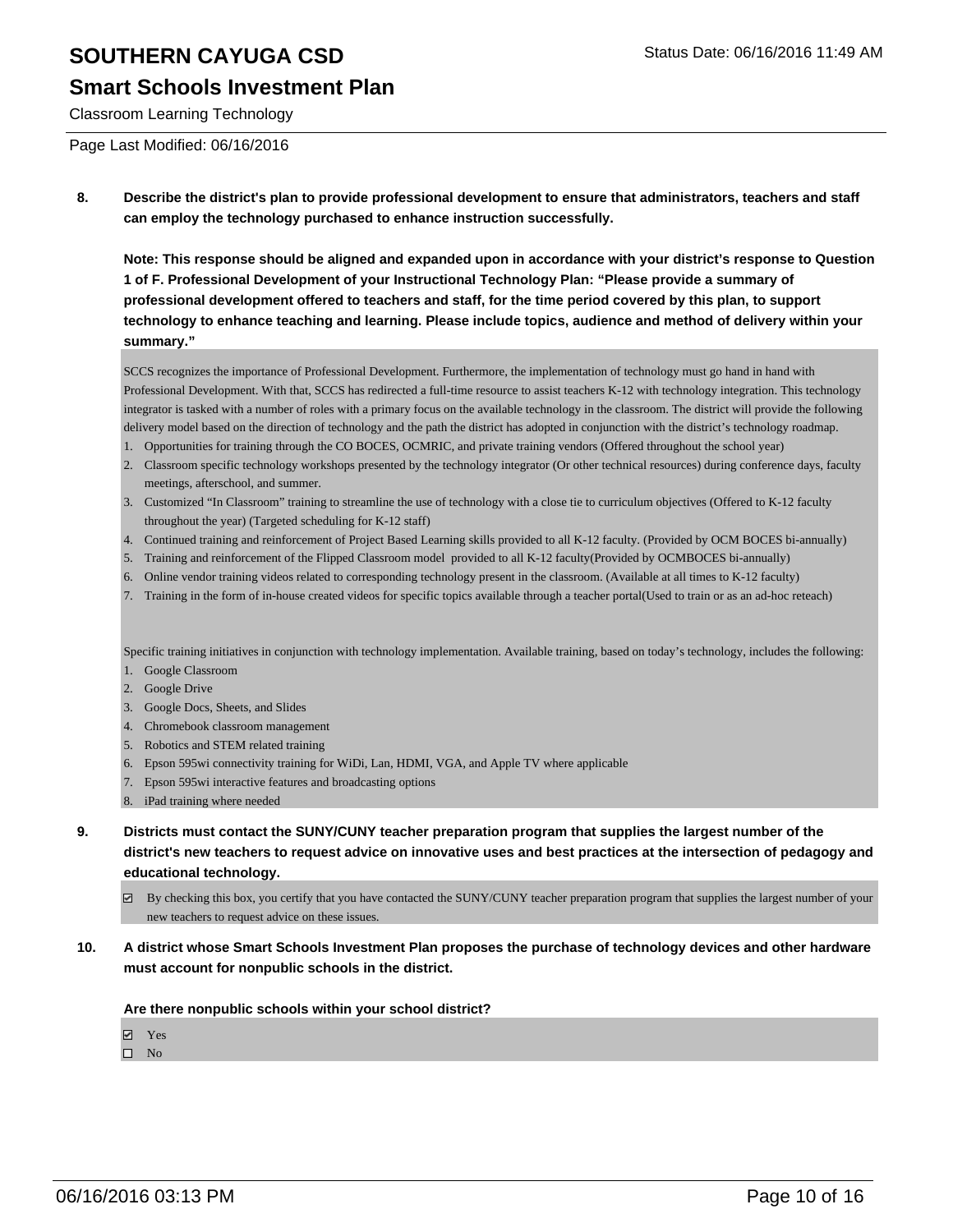### **Smart Schools Investment Plan**

Classroom Learning Technology

Page Last Modified: 06/16/2016

**10a. Describe your plan to loan purchased hardware to nonpublic schools within your district. The plan should use your district's nonpublic per-student loan amount calculated below, within the framework of the guidance. Please enter the date by which nonpublic schools must request classroom technology items. Also, specify in your response the devices that the nonpublic schools have requested, as well as in the in the Budget and the Expenditure Table at the end of the page.**

SCCS administration has engaged the administration of neighboring Peachtown nonpublic school. Peachtown's current enrollment of 20 students is equivalent to a maximum of \$5,000 in loanable technology. As part of the initial SCCS Smart School Investment Plan, loanable equipment would include portable projectors, Chromebooks, access points, or a combination therein.

#### **SCCS Clarification**

 The Southern Cayuga Central School District has reached out to the Peachtown nonpublic school to discuss equipment needs. Barb Post (Superintendent) indicated she would like the following equipment:

Quantity (1) Epson 595 wi Projector System

Quantity (1) Epson Document Camera to attach to the requested projector

Quantity (3) HP G4 14" Chromebooks with 4GB of Ram and 16GB of onboard storage

The equipment identified by Peachtown Administration will be loaned on or before October 28, 2016 pending final SSBA approval. Any future requests will be provided to SCCS from Peachtown by August 1st of each school year.

The non-public school, Peachtown, has not identified how they are spending the remaining \$1308 allocation.

**10b. A final Smart Schools Investment Plan cannot be approved until school authorities have adopted regulations specifying the date by which requests from nonpublic schools for the purchase and loan of Smart Schools Bond Act classroom technology must be received by the district.**

 $\boxtimes$  By checking this box, you certify that you have such a plan and associated regulations in place that have been made public.

#### **11. Nonpublic Classroom Technology Loan Calculator**

**The Smart Schools Bond Act provides that any Classroom Learning Technology purchases made using Smart Schools funds shall be lent, upon request, to nonpublic schools in the district. However, no school district shall be required to loan technology in amounts greater than the total obtained and spent on technology pursuant to the Smart Schools Bond Act and the value of such loan may not exceed the total of \$250 multiplied by the nonpublic school enrollment in the base year at the time of enactment. See:**

**http://www.p12.nysed.gov/mgtserv/smart\_schools/docs/Smart\_Schools\_Bond\_Act\_Guidance\_04.27.15\_Final.pdf.**

|                                         | 1. Classroom<br>Technology<br>Sub-allocation | 2. Public<br><b>Enrollment</b><br>$(2014 - 15)$ | 13. Nonpublic<br><b>Enrollment</b><br>$(2014 - 15)$ | 4. Sum of<br>Public and<br>Nonpublic<br>Enrollment | 15. Total Per<br>Pupil Sub-<br>allocation | 6. Total<br>Nonpublic Loan<br>l Amount |
|-----------------------------------------|----------------------------------------------|-------------------------------------------------|-----------------------------------------------------|----------------------------------------------------|-------------------------------------------|----------------------------------------|
| Calculated Nonpublic Loan<br>l Amount i | 205.823                                      | 717                                             | 20                                                  | 737                                                | 250                                       | 5.000                                  |

**12. To ensure the sustainability of technology purchases made with Smart Schools funds, districts must demonstrate a long-term plan to maintain and replace technology purchases supported by Smart Schools Bond Act funds. This sustainability plan shall demonstrate a district's capacity to support recurring costs of use that are ineligible for Smart Schools Bond Act funding such as device maintenance, technical support, Internet and wireless fees, maintenance of hotspots, staff professional development, building maintenance and the replacement of incidental items. Further, such a sustainability plan shall include a long-term plan for the replacement of purchased devices and equipment at the end of their useful life with other funding sources.**

 $\boxtimes$  By checking this box, you certify that the district has a sustainability plan as described above.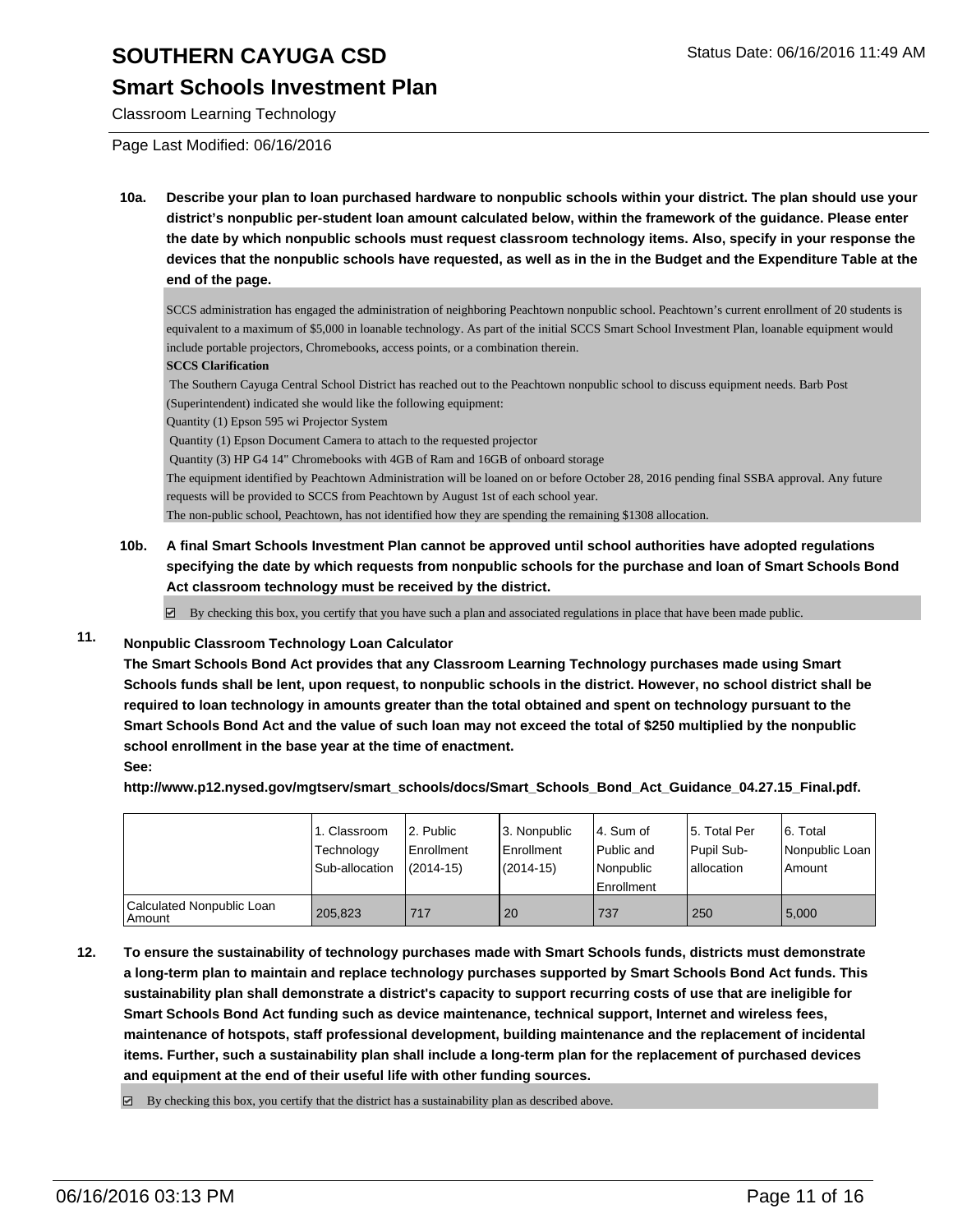### **Smart Schools Investment Plan**

Classroom Learning Technology

Page Last Modified: 06/16/2016

**13. Districts must ensure that devices purchased with Smart Schools Bond funds will be distributed, prepared for use, maintained and supported appropriately. Districts must maintain detailed device inventories in accordance with generally accepted accounting principles.**

By checking this box, you certify that the district has a distribution and inventory management plan and system in place.

**14. If you are submitting an allocation for Classroom Learning Technology complete this table. Note that the calculated Total at the bottom of the table must equal the Total allocation for this category that you entered in the SSIP Overview overall budget.**

|                          | Sub-Allocation |
|--------------------------|----------------|
| Interactive Whiteboards  | 55,125         |
| <b>Computer Servers</b>  | (No Response)  |
| <b>Desktop Computers</b> | (No Response)  |
| Laptop Computers         | 74,025         |
| <b>Tablet Computers</b>  | 28,125         |
| <b>Other Costs</b>       | 48,548         |
| Totals:                  | 205,823.00     |

| Select the allowable expenditure | Item to be Purchased               | Quantity | Cost per Item | <b>Total Cost</b> |
|----------------------------------|------------------------------------|----------|---------------|-------------------|
| type.                            |                                    |          |               |                   |
| Repeat to add another item under |                                    |          |               |                   |
| each type.                       |                                    |          |               |                   |
| Interactive Whiteboards          | Epson 595wi                        | 24       | 2,205         | 52,920            |
| <b>Laptop Computers</b>          | Chromebook HP G4                   | 222      | 329           | 73,038            |
| <b>Other Costs</b>               | <b>Chromebook Charging Station</b> | 15       | 800           | 12,000            |
| <b>Other Costs</b>               | <b>Chromebook AC Adapters</b>      | 180      | 68            | 12,240            |
| <b>Other Costs</b>               | iPad Charging Station              | 12       | 1,500         | 18,000            |
| <b>Tablet Computers</b>          | iPad Air                           | 75       | 375           | 28,125            |
| <b>Other Costs</b>               | <b>Chromebook Cart</b>             | 3        | 1,500         | 4,500             |
| <b>Other Costs</b>               | Document Camera-nonpublic          | 1        | 500           | 500               |
| <b>Other Costs</b>               | Unassigned funds-nonpublic         |          | 1,308         | 1,308             |
| <b>Laptop Computers</b>          | Chromebook HP G4-nonpublic         | 3        | 329           | 987               |
| Interactive Whiteboards          | Epson 595wi-nonpublic              |          | 2,205         | 2,205             |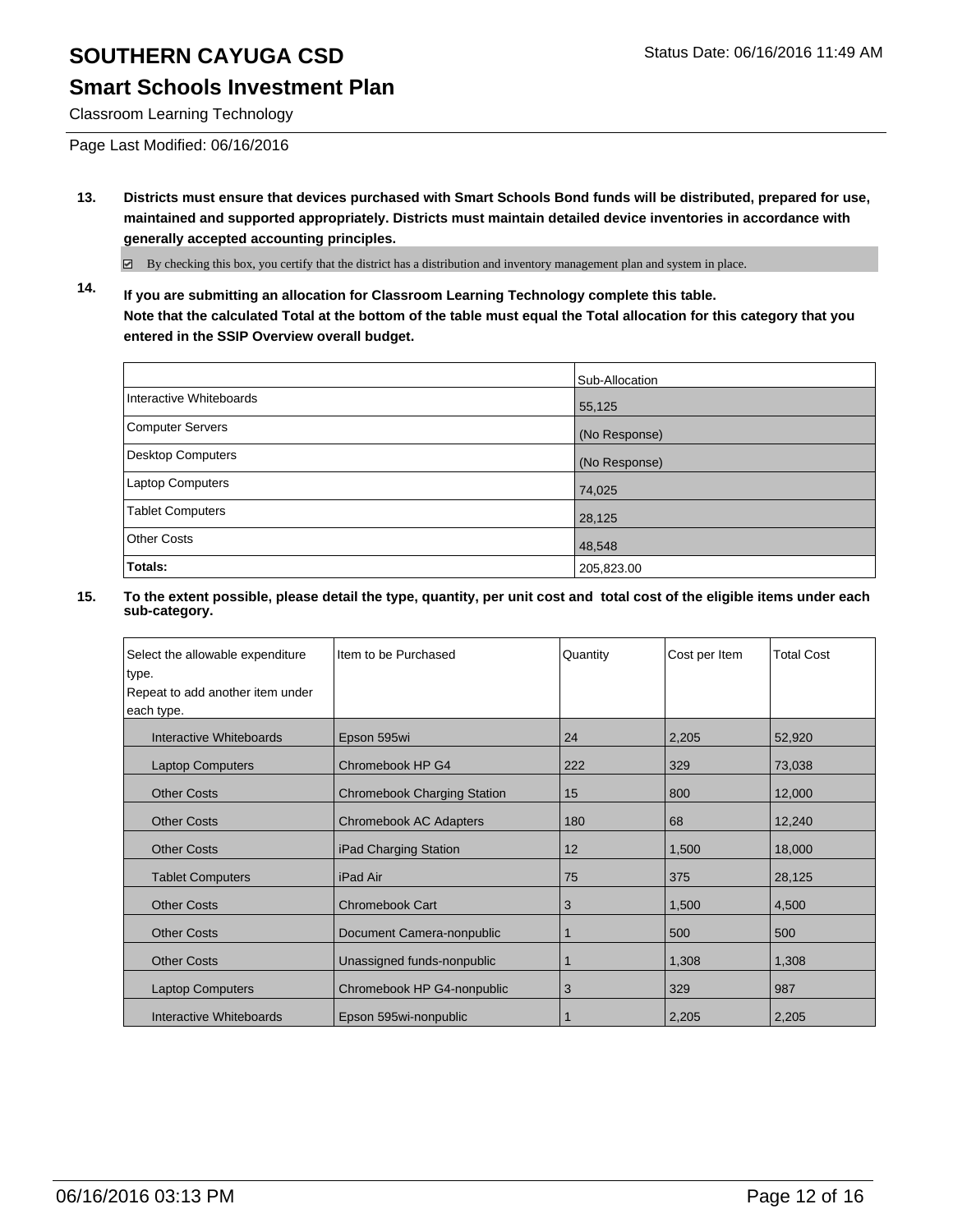## **Smart Schools Investment Plan**

Pre-Kindergarten Classrooms

Page Last Modified: 06/16/2016

**1. Provide information regarding how and where the district is currently serving pre-kindergarten students and justify the need for additional space with enrollment projections over 3 years.**

(No Response)

- **2. Describe the district's plan to construct, enhance or modernize education facilities to accommodate prekindergarten programs. Such plans must include:**
	- **Specific descriptions of what the district intends to do to each space;**
	- **An affirmation that pre-kindergarten classrooms will contain a minimum of 900 square feet per classroom;**
	- **The number of classrooms involved;**
	- **The approximate construction costs per classroom; and**
	- **Confirmation that the space is district-owned or has a long-term lease that exceeds the probable useful life of the improvements.**

(No Response)

**3. Smart Schools Bond Act funds may only be used for capital construction costs. Describe the type and amount of additional funds that will be required to support ineligible ongoing costs (e.g. instruction, supplies) associated with any additional pre-kindergarten classrooms that the district plans to add.**

(No Response)

**4. All plans and specifications for the erection, repair, enlargement or remodeling of school buildings in any public school district in the State must be reviewed and approved by the Commissioner. Districts that plan capital projects using their Smart Schools Bond Act funds will undergo a Preliminary Review Process by the Office of Facilities Planning.**

| Project Number |  |
|----------------|--|
| (No Response)  |  |

**5. If you have made an allocation for Pre-Kindergarten Classrooms, complete this table.**

**Note that the calculated Total at the bottom of the table must equal the Total allocation for this category that you entered in the SSIP Overview overall budget.**

|                                          | Sub-Allocation |
|------------------------------------------|----------------|
| Construct Pre-K Classrooms               | (No Response)  |
| Enhance/Modernize Educational Facilities | (No Response)  |
| Other Costs                              | (No Response)  |
| Totals:                                  |                |

| Select the allowable expenditure | Item to be purchased | Quantity      | Cost per Item | <b>Total Cost</b> |
|----------------------------------|----------------------|---------------|---------------|-------------------|
| type.                            |                      |               |               |                   |
| Repeat to add another item under |                      |               |               |                   |
| each type.                       |                      |               |               |                   |
| (No Response)                    | (No Response)        | (No Response) | (No Response) | (No Response)     |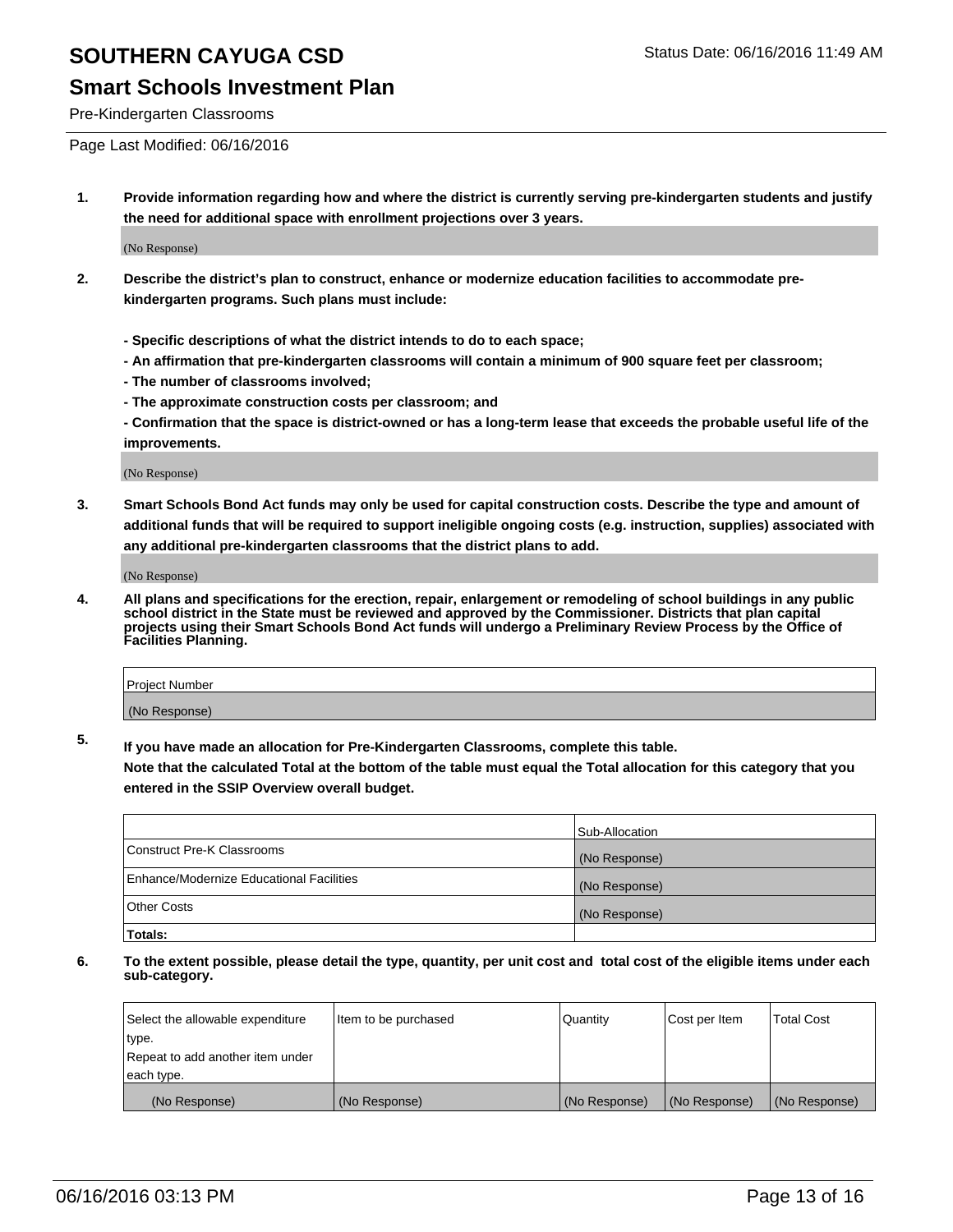## **Smart Schools Investment Plan**

Replace Transportable Classrooms

Page Last Modified: 04/11/2016

**1. Describe the district's plan to construct, enhance or modernize education facilities to provide high-quality instructional space by replacing transportable classrooms.**

(No Response)

**2. All plans and specifications for the erection, repair, enlargement or remodeling of school buildings in any public school district in the State must be reviewed and approved by the Commissioner. Districts that plan capital projects using their Smart Schools Bond Act funds will undergo a Preliminary Review Process by the Office of Facilities Planning.**

| <b>Project Number</b> |  |
|-----------------------|--|
| (No Response)         |  |

**3. For large projects that seek to blend Smart Schools Bond Act dollars with other funds, please note that Smart Schools Bond Act funds can be allocated on a pro rata basis depending on the number of new classrooms built that directly replace transportable classroom units.**

**If a district seeks to blend Smart Schools Bond Act dollars with other funds describe below what other funds are being used and what portion of the money will be Smart Schools Bond Act funds.**

(No Response)

**4. If you have made an allocation for Replace Transportable Classrooms, complete this table. Note that the calculated Total at the bottom of the table must equal the Total allocation for this category that you entered in the SSIP Overview overall budget.**

|                                                | Sub-Allocation |
|------------------------------------------------|----------------|
| Construct New Instructional Space              | (No Response)  |
| Enhance/Modernize Existing Instructional Space | (No Response)  |
| <b>Other Costs</b>                             | (No Response)  |
| Totals:                                        |                |

| Select the allowable expenditure | Item to be purchased | <b>Quantity</b> | Cost per Item | <b>Total Cost</b> |
|----------------------------------|----------------------|-----------------|---------------|-------------------|
| type.                            |                      |                 |               |                   |
| Repeat to add another item under |                      |                 |               |                   |
| each type.                       |                      |                 |               |                   |
| (No Response)                    | (No Response)        | (No Response)   | (No Response) | (No Response)     |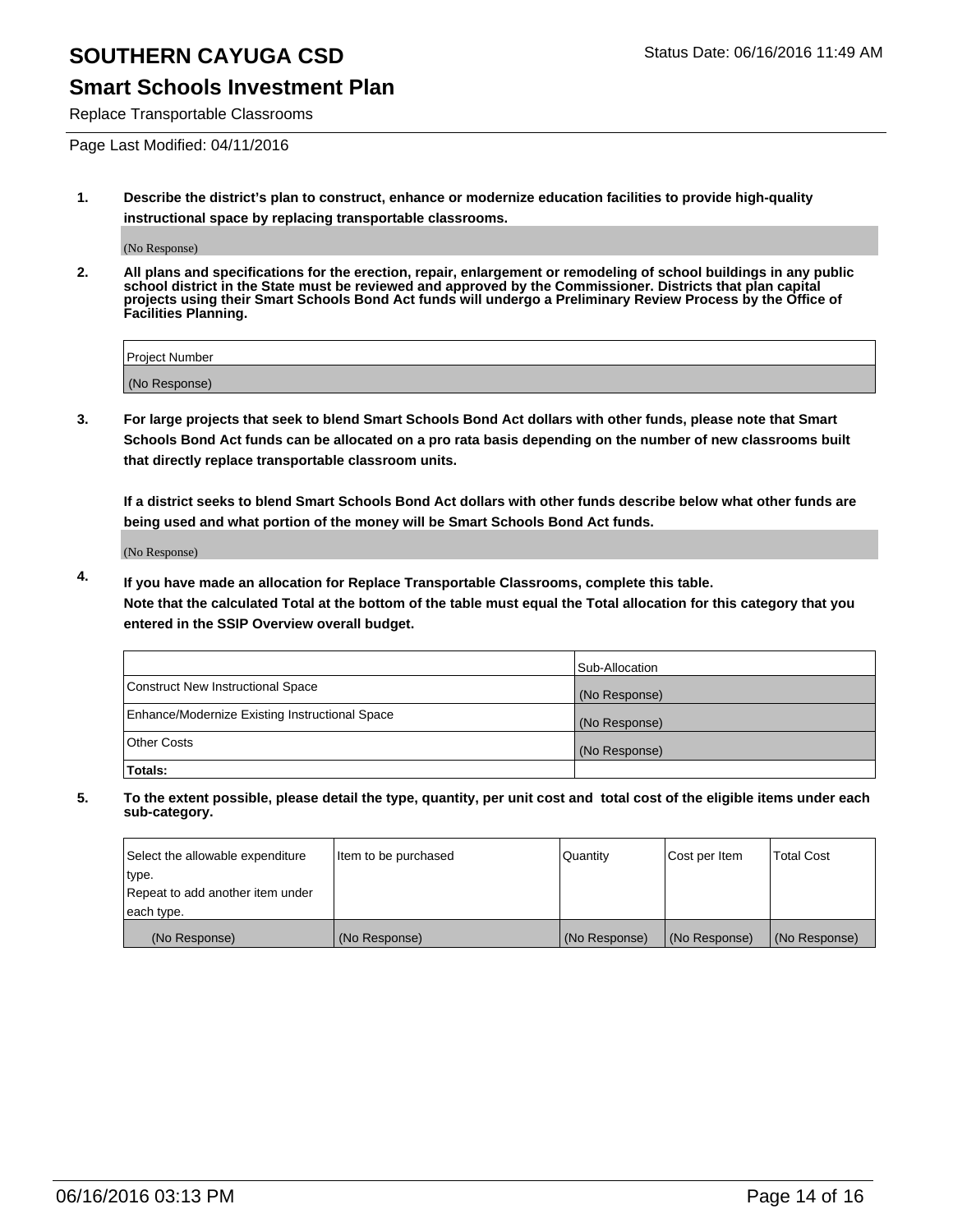## **Smart Schools Investment Plan**

High-Tech Security Features

**1. Describe how you intend to use Smart Schools Bond Act funds to install high-tech security features in school buildings and on school campuses.**

(No Response)

**2. All plans and specifications for the erection, repair, enlargement or remodeling of school buildings in any public school district in the State must be reviewed and approved by the Commissioner. Districts that plan capital projects using their Smart Schools Bond Act funds will undergo a Preliminary Review Process by the Office of Facilities Planning.** 

| Project Number |  |
|----------------|--|
| (No Response)  |  |

- **3. Was your project deemed eligible for streamlined Review?**
	- Yes
	- $\square$  No
- **4. Include the name and license number of the architect or engineer of record.**

| Name          | License Number |
|---------------|----------------|
| (No Response) | (No Response)  |

**5. If you have made an allocation for High-Tech Security Features, complete this table.**

**Note that the calculated Total at the bottom of the table must equal the Total allocation for this category that you entered in the SSIP Overview overall budget.**

|                                                      | Sub-Allocation |
|------------------------------------------------------|----------------|
| Capital-Intensive Security Project (Standard Review) | (No Response)  |
| <b>Electronic Security System</b>                    | (No Response)  |
| <b>Entry Control System</b>                          | (No Response)  |
| Approved Door Hardening Project                      | (No Response)  |
| <b>Other Costs</b>                                   | (No Response)  |
| Totals:                                              |                |

| Select the allowable expenditure | litem to be purchased | Quantity      | Cost per Item | Total Cost    |
|----------------------------------|-----------------------|---------------|---------------|---------------|
| type.                            |                       |               |               |               |
| Repeat to add another item under |                       |               |               |               |
| each type.                       |                       |               |               |               |
| (No Response)                    | (No Response)         | (No Response) | (No Response) | (No Response) |